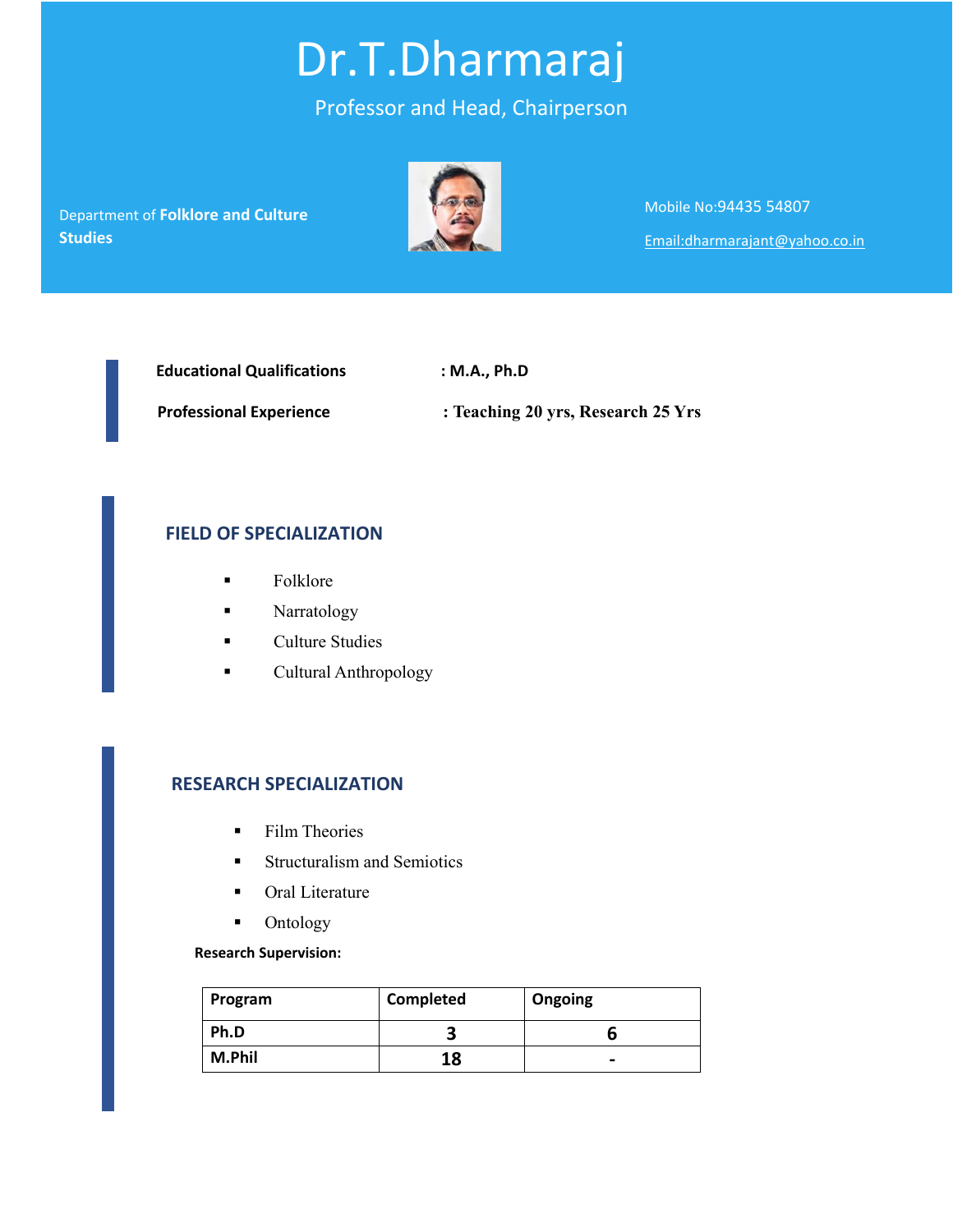# **TEACHING EXPERIENCE**

p 

|                |                                                     |                        | From (date)      | To         |                 |
|----------------|-----------------------------------------------------|------------------------|------------------|------------|-----------------|
| <b>No</b>      | <b>Institution</b>                                  | <b>Position</b>        |                  | (date)     | <b>Duration</b> |
| $\mathbf 1$    | Madurai Kamaraj University<br>Madurai               | Professor              | 04/02/2014       |            | In service      |
| $\overline{2}$ | Madurai Kamarai University<br>Madurai               | Associate<br>Professor | 04/02/2011       | 03/02/2014 | 3 Years         |
| 3              | St. Xavier's College<br>(Autonomous) Palayamkottai. | Assistant<br>Professor | <b>July 1998</b> | Jan 2011   | 12 Years        |

## **RESEARCH EXPERIENCE**

|                |                              |                     | From (date) | To               |                 |
|----------------|------------------------------|---------------------|-------------|------------------|-----------------|
| No.            | <b>Institution</b>           | <b>Position</b>     |             | (date)           | <b>Duration</b> |
|                |                              |                     |             |                  |                 |
| $\mathbf{1}$   | Department of Social and     | Guest               |             |                  | One             |
|                | Cultural Anthropology,       | Researcher          | June 2015   | <b>July 2015</b> | month           |
|                | University of Tubingen,      |                     |             |                  |                 |
|                | Germany.                     |                     |             |                  |                 |
| $\overline{2}$ | Centre for Linguistics       |                     |             |                  |                 |
|                | Literature and Culture       | Research<br>Scholar | 1992        | 1998             | 6 years         |
|                | Studies,                     |                     |             |                  |                 |
|                | Jawaharlal Nehru University, |                     |             |                  |                 |
|                | New Delhi.                   |                     |             |                  |                 |
| 3              | Folklore Resources and       | Research            |             |                  |                 |
|                | Research Centre,             | Scholar             | 1991        | 1992             | 1 year          |
|                | Palayamkottai.               |                     |             |                  |                 |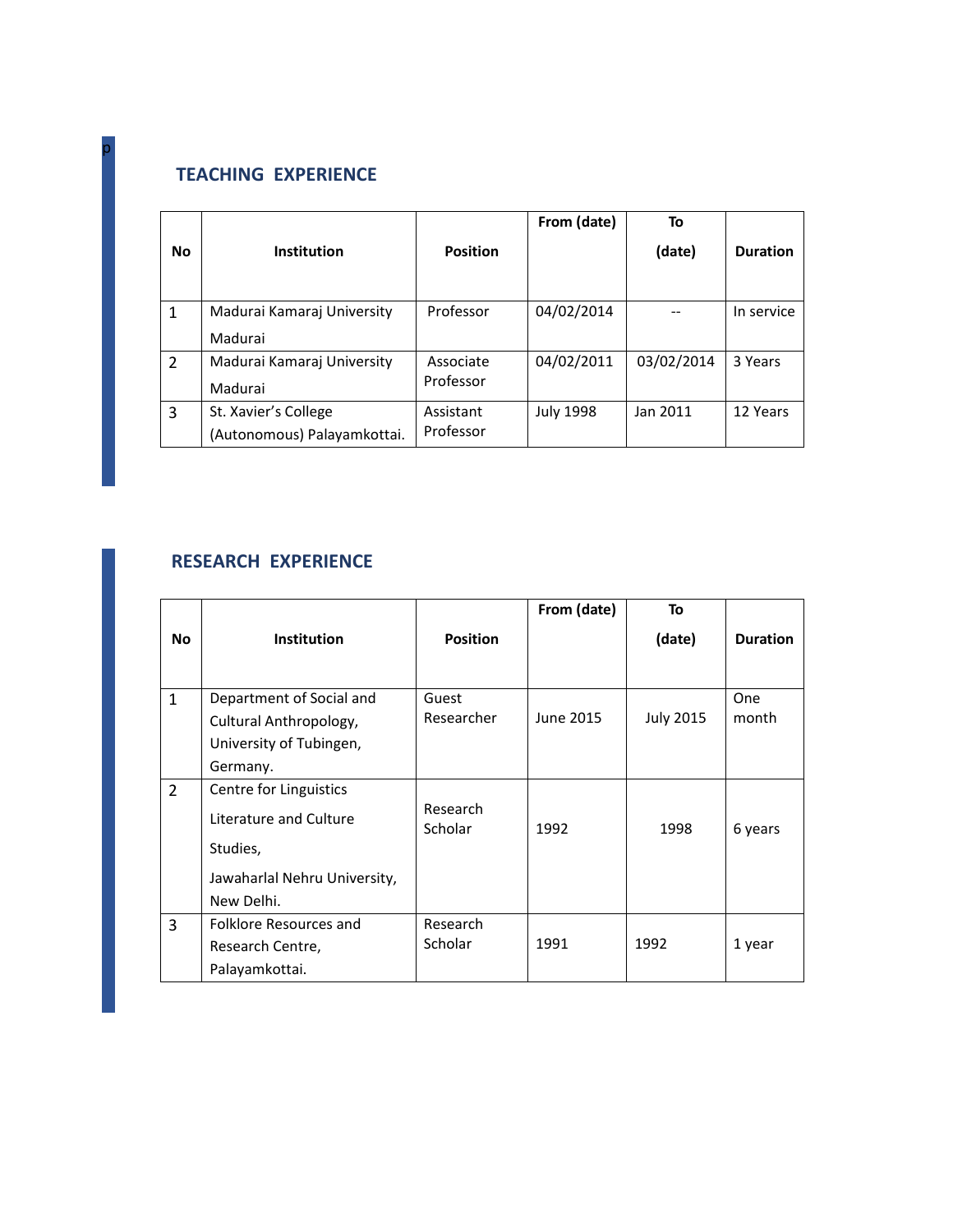#### **FIELD WORK and DOCMENTATION EXPERIENCES**

- Done an ethnographic study on an ethnic caste community Kambalathu Nayakkar, live in a remote village called Kodankipatti in V.O.Chidambaram district for three months during 1990.
- A thorough study on a ritualistic folk dance "Devarattam" and its significance in the society. Have recorded three versions of this folk dance in natural context.
- Have recorded the text of a folk theatre performance, the "Shadow puppet theatre". The Ramayana enactment of this shadow puppet theatre group is thoroughly recorded and submitted to Folklore Resources and Research Centre, Palayamkottai.
- Around one hundred and fifty folktales of Tirunelveli district have been recorded in audio cassettes during 1991.
- Seven versions of a folk play "Kuravan Kurathi Natakam" are recorded in audio cassettes during 1992.
- A survey of village Gods of south India is done for Folklore Resources and Research Centre during 1998.
- Ethnographic study has been done in four villages regarding caste and communal conflicts in South Indian villages for a UGC sponsored major project during 1999‐2002.
- Tribal and folk visual motifs were collected for a project on 'Ethno semiotic study on visual representation of folk crafts and arts' to IGRMS (A museum of Mankind), Bhopal, during the months of April to August, 2000.
- Field research was done on 'History of Displacement in South Indian villages' towardsthe completion of a minor project for Centre for Ambedkar Studies.
- **Field study was done on 'Impacts of Modern Education System among dalit communities of Southern** Tamilnadu during the Colonial period' towards the completion of a minor project for Centre for Ambedkar Studies.
- Field study was done on 'Livelihood and Economic Problems of a Tribal Community' towards the completion of a minor project for Centre for Ambedkar Studies.
- Field research was done on 'Owning and Disowning in an Agrarian context among the Dalit communities: With special reference to Pathamadai and Krishnaperi villages' towards the completion of a minor project for Centre for Ambedkar Studies.

Did an ethnographic study on a tribal community called 'Kaanikarar' for the production of a documentary film on them.

Did a photographic documentation on prehistoric Buddhist and Jain archeological sites.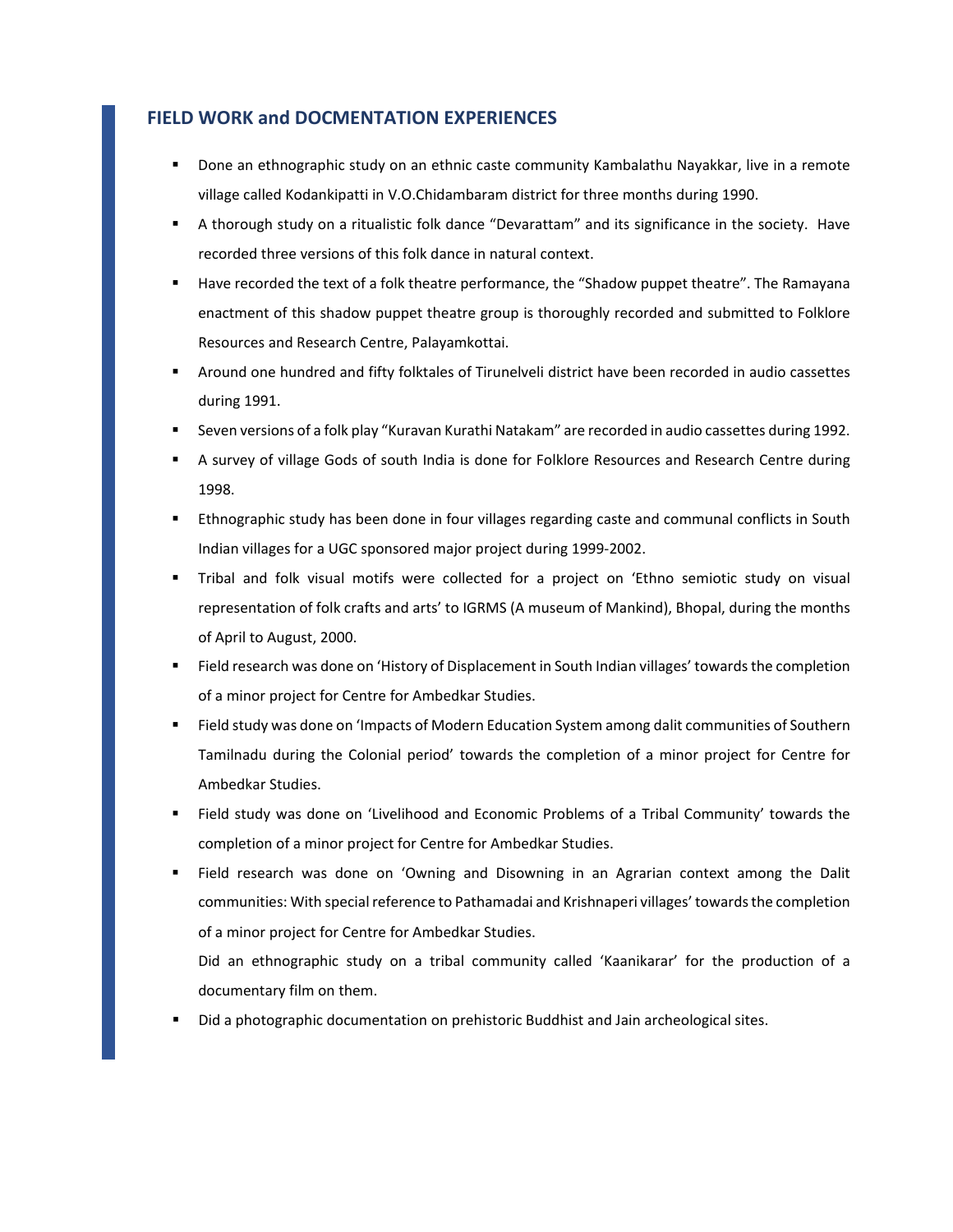## **RESEARCH PROJECT**

|                |                                               | <b>Funding</b> | <b>Total Grant</b> | Year      |
|----------------|-----------------------------------------------|----------------|--------------------|-----------|
| No             | <b>Title of the Project</b>                   | <b>Agency</b>  |                    |           |
| 1.             | Caste and Communal conflicts in the           | <b>UGC</b>     | Rs. 3,75,000/-     | 2000      |
|                | Southern districts of Tamilnadu.              |                |                    |           |
|                |                                               |                |                    |           |
| $\overline{2}$ | Writing the epistemological history of        | <b>UGC</b>     | Rs. 70,000/-       | 2004      |
|                | Tamil Folkloristics.                          |                |                    |           |
|                |                                               |                |                    |           |
| 3.             | Centre for Ambedkar Studies                   | <b>UGC</b>     | Rs. 21,00,000/-    | 2005      |
|                |                                               |                |                    |           |
| 4.             | life<br>of<br>Folklore<br>and<br>Fishermen    | Jesuit         |                    | 2007      |
|                | community                                     | Tsunami        | Rs. 12,00,000/-    |           |
|                |                                               | service        |                    |           |
| 5              | The Philosophy of language in Tamil           | CIIL           | Rs. 1,21,000/-     | 2007-2008 |
|                | society                                       |                |                    |           |
|                |                                               |                |                    |           |
| 6              | The Dalit Christians of Tamilnadu:            | ICSSR,         | Rs.9,60,000/-      |           |
|                | Ethno History and Socio-religious life        | <b>New</b>     |                    | 2012-2015 |
|                |                                               | Delhi          |                    |           |
|                |                                               |                |                    |           |
| $\overline{7}$ | Reconstructing Semiotic and Pragmatic         | IGNCA,         |                    |           |
|                | depictions<br>of<br>Paddy<br>in<br>Sangam     | New            |                    | 2012-2016 |
|                | Literature                                    | Delhi          | Rs. 8,22,000/-     |           |
| 8              | of<br>Socio-cultural<br>status<br>the<br>Folk | <b>UGC</b>     | Rs.4,10,000/-      | 2012-2015 |
|                | Performing Artists of Tamilnadu in the        |                |                    |           |
|                | context of Globalization                      |                |                    |           |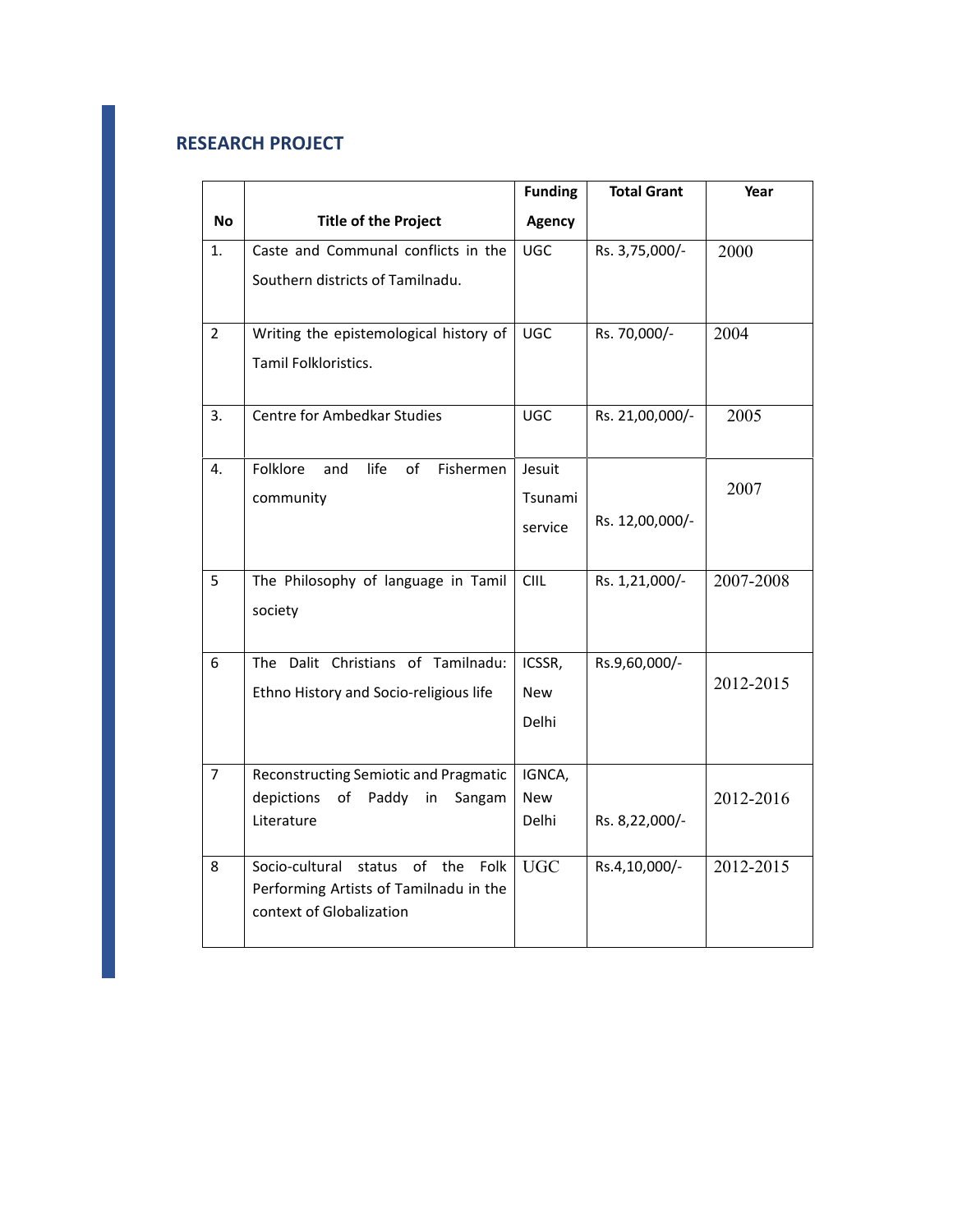#### **HONORS/AWARDS/RECOGNITIONS**

- Participated in the Folklore Fellows Summer School 1999, an International training course for the study of folklore and traditional culture at the University of Turku, Finland, during August 9 ‐ 22, 1999.
- Associate Member of the Folklore Fellows an International network of Folkloristics, Finnish Academy of Science and Letters, Turku.
- Received best book award of the year 2002-3, for the book titled 'Naan Poorva Bowthan'from New Century Book House Pvt. Ltd, Chennai and Tamilnadu Kalai Ilakkiya Peru Manram.
- Act as a Consultant in the project C 06: 'Rice and Medicinal Plants: The Cultural Construction of medicinal and food plants in Southern India' of SFB 1070: Resourcescultures project of University of Tubingen from 2012‐2017.
- Visiting Fellow of the SFB 1070 ResourcesCultures and visited the Department of Social and Cultural Anthropology (Ethnologie) at the Asis‐Orient‐Institute in Tubingen from 22‐06‐2015 to 12‐072‐2017.
- Visited Turtu, Finland from 23‐07‐1999 to 26‐09‐1999 to attend an International program on Folklore.
- Visited University of Tubingen, Germany from 22‐06‐2015 to 12‐07‐2015 as a International Visiting Fellow.
- Visited University of Tours, France from 01‐10‐2015 to 30‐11‐2015 to attend an International conference.
- Visited Geroge August University of Gottingen, Germany from 29‐12‐2015 to 29‐02‐2016 as Visiting Professor.
- Visited Eastern University, Batticaloa, Srilanka from 13‐09‐2016 to 21‐09‐2016 to attend an International Conference.
- Visited Eastern University Sri Lanka as the Coordinator for establishing a Memorandum of Understanding between Madurai Kamaraj University and Eastern University Sri Lanka from 8th to 11th November 2017.
- Visited University of Tubingen, Germany from 20‐07‐2019 to 28‐07‐2019 to attend the Viva voce examination as Board Member and an International Conference on 'Medicine, Religion and Alchemy ‐ Siddha Tradition and Siddha Medcine in South India'.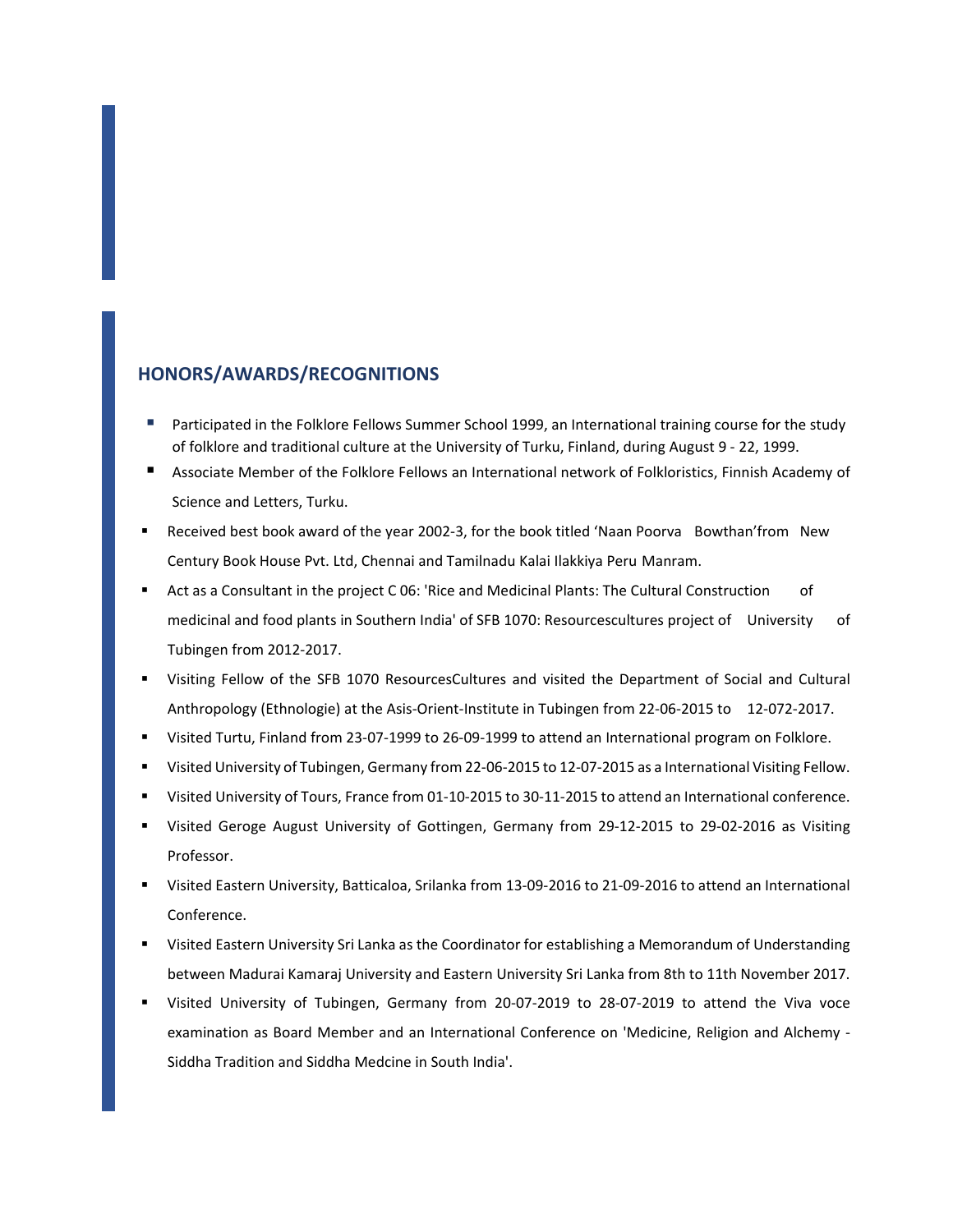## **PUBLICATIONS**

#### **Articles**

- 'Prolegomena to Tolkappiyam', 1996, in International Journal of Communication, New Delhi.
- 'Theory and Praxis of Textual Interpretation: Typology of Two Paradigms', 1998, in South Indian Folkloristics, Vol.2 No.1, 1998.
- 'Text as Tolkappiyam; Tolkappiyam as Text' (in Tamil), 1998, in 'Naveenath Tamil Ilakkiyam. Sila Paarvaikal', Vaikarai Publications, Coimbatore.
- 'Iyothee Thass: Twentieth century modern Tamil thinker' (in Tamil), 2001, Pudhu Visai, Hosur.
- 'The Oppressed History' (in Tamil), 2003, Dalit, vol.1 No.7.
- 'Memories of Death; Death of Memories' (in Tamil), 2003, Urai Molivu, Canada, Vol.1, No.2.
- 'Tamil Islamic Tradition and its Relevance Today' (in Tamil), 2003, in Hameem Mustafa (ed.), Sufis and Darkah: An alternative discourse, Madurai.
- 'Centre, Margin, and away stood Iyotheethasar' (in Tamil), 2004, Vallinam, Pondicherry.
- 'Tamil Folkloristics' (in Tamil), 2003, Marai Aruvi, Trichy.
- 'Semiotics and History', in a book titled 'People and History', edited by Pilavendran, published by Vallinam.
- 'Iyotheethasar, a revolt', in a Tamil literary magazine 'Kaalachuvadu'.
- 'Genealogy of the Revolts', Kalachuvadu, Nagercoil, Jan.2008.
- 'Farm lands and Framed lands', Puthia Katru, Madurai, Jan.2008.
- 'Buddhism as Cultural Politics', Puthia Katru, Madurai, Feb. 2008.
- 'The Wounded Bird', Puthia Katru, Madurai, Mar. 2008.
- 'Rewriting: Preliminary Notes", Puthia Katru, Madurai, Apr. 2008.
- 'Neem that moves through Time', Puthia Katru, Madurai, May, 2008.
- 'The Lakshan of Iyotheedas: The father of Tamil Folkloristics', Puthia Katru, Madurai, June, 2008.
- 'Is there Tamil Folkloristics?', Puthia Katru, Madurai, July, 2008.
- 'Corrupted Writings', Puthia Katru, Madurai, Aug. 2008.
- 'The Politics of Articulation', Interdisciplinary Research Journal of Humanities, Vol.1 No.1 March 2011, pp. 1‐23, (ISSN 2249‐250X).
- 'Iyothee Thass: Beyond Centre and Margin', in 'No Alphabet in Sight New Dalit Writing From South India – Dossier 1: Tamil and Malayalam', edited and introduced by K. Satyanarayana and Susie Tharu, Penguin Books, 2011, pp.121‐128 (ISBN 978‐0143‐41426‐1).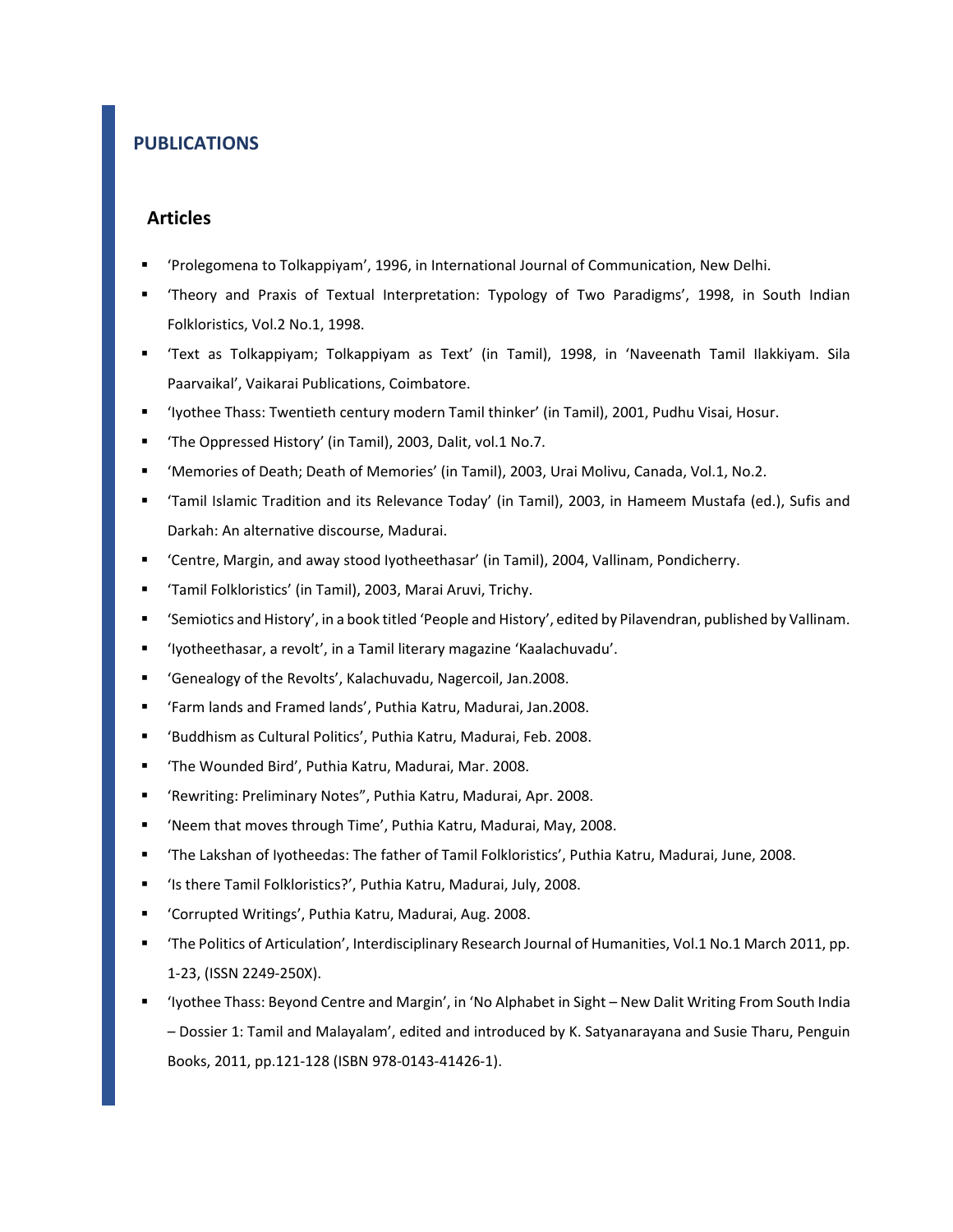#### **Documentary Film**

 Conceptualized, researched, and directed an ethnographic documentary film on an Indian tribe. The film is titled as '*LOOKING BACK: The Identity Problems of Kanikarar'***.** 

## **PAPER PRESENTED IN CONFERENCE/SEMINAR/WORKSHOP**

"Performer / Audience : Gender Ideology in Deverattam", an eighty page dissertation in Tamil, submitted to Department of Folklore, St. Xavier's College (Autonomous), Palayamkottai for the partial fulfillment of Master of Arts degree in Folklore.

Presented a paper titled 'The Slipper vs. the Hand Mark: The signification of a folktale' in the Annual National Seminar of International Dravidian Linguistic Association (IDLA) held at Kuppam, Andrapradesh during July 1993.

Presented a paper titled 'Death of Memories; Memories of Death' in a conference on 'Sanangalin Samikal', jointly organized by Folklore Resources and Research Centre and Indra Gandhi Rashtriya Manav Sangralaya (IGRMS) at 7rganized7tai during February 1999.

Presented a paper titled 'Semiotics of Narrativity' in a conference on 'Sanangalum Varalarum', organized by Pondicherry Institute of Linguistics and Culture (PILC) at Pondicherry during October, 1999. Presented a paper titled 'New Trends in Modern Tamil Literature' at a seminar on Tamil culture, organized by Kaalachuvadu during May, 2000.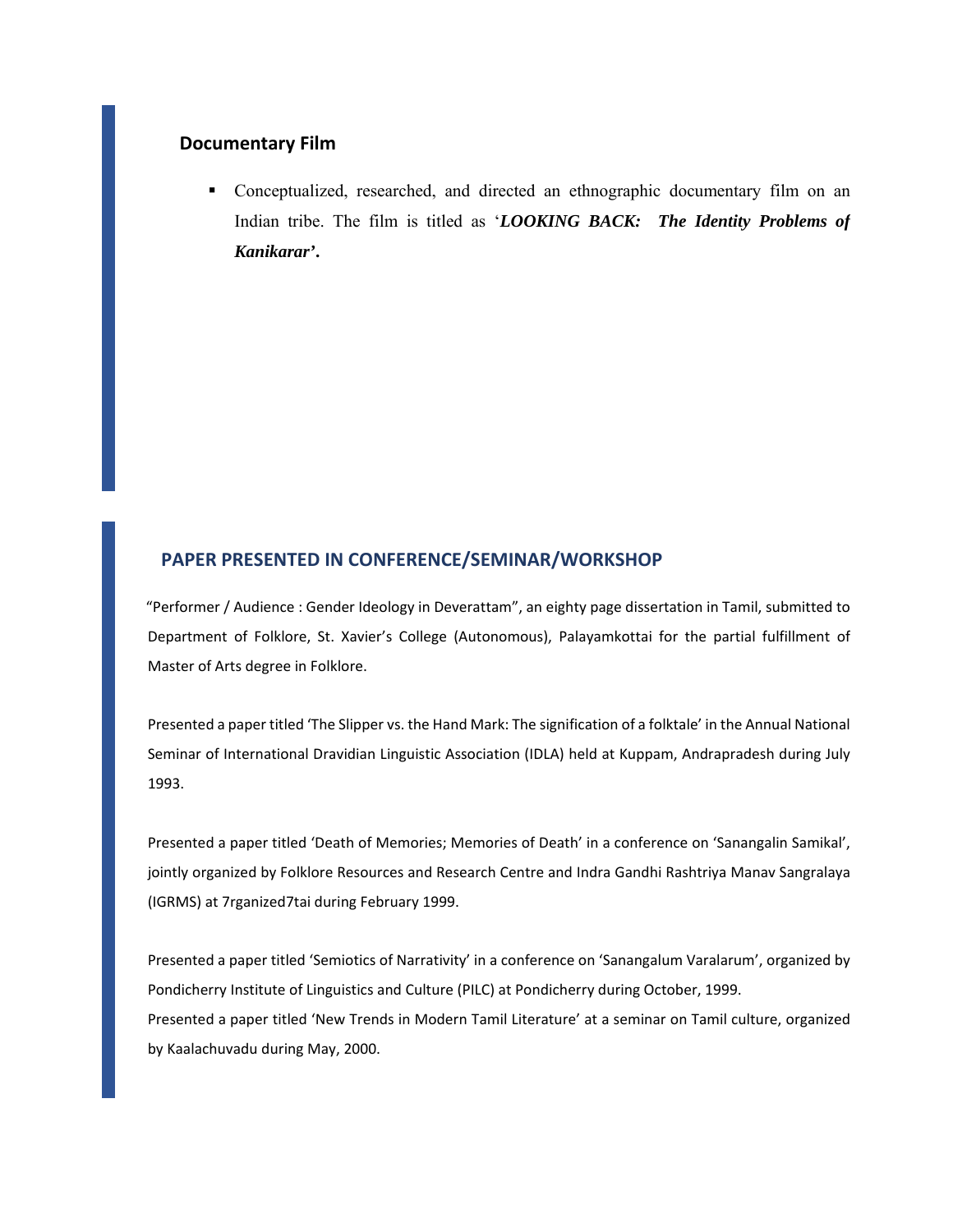Published a book titled 'Iyamma's Tales', a collection of oral narratives on December, 2001

Participated in the International Workshop on Folklore and Folkloristics, sponsored by Ford Foundation and organized by the Department of Folklore, St. Xavier's College, Palayamkottai, during 1990 – 1991.

Presented a paper titled 'Semiotics' in a seminar on Tamil Folklore organized by Folklore Resources and Research Centre (FRRC), Palayamkottai, during July, 1994.

Delivered a lecture titled 'Psychodynamics of Orality' in the national workshop on 'Orality and Literacy', organized by Folklore Resources and Research Centre, Palayamkottai during August 1998.

Delivered a lecture on 'Psychodynamics of Oral Narrativity' in a seminar on Dalit Narrative Theology organized by Folklore Resources and Research Centre during November, 1998.

Delivered a lecture titled 'Folk Narrative Identity' in the national workshop on 'Ethnicity and Identity', organized by Folklore Resources and Research Centre, Palayamkottai during January 1999.

Organized and coordinated a workshop on 'Dalit Narrativity' during May, 1999.

Participated in a seminar on 'Sacred Groves', organized by Indra Gandhi Rashtriya Manav Sangralaya (IGRMS) at Bhopal during May, 1999.

Delivered a lecture on 'Modern Tamil Writing' in a one day seminar organized by Uraikal Literary Society at Palayamkottai during October, 1999.

Delivered a lecture titled 'Constructing Ethnography' in the Refresher Course for University and College Tamil Teachers on Tamilology in 20<sup>th</sup> Century, conducted by University of Madras, Chennai on 27<sup>th</sup> November, 1999

Delivered a lecture on 'Semiotic Thoughts in Tamil Language' in Neythal Literary Society on 28<sup>th</sup> November, 1999.

Offered a four days course on 'Sociology of Religion' at Dr. Ambedkar cultural Academy, Madurai during August, 2003.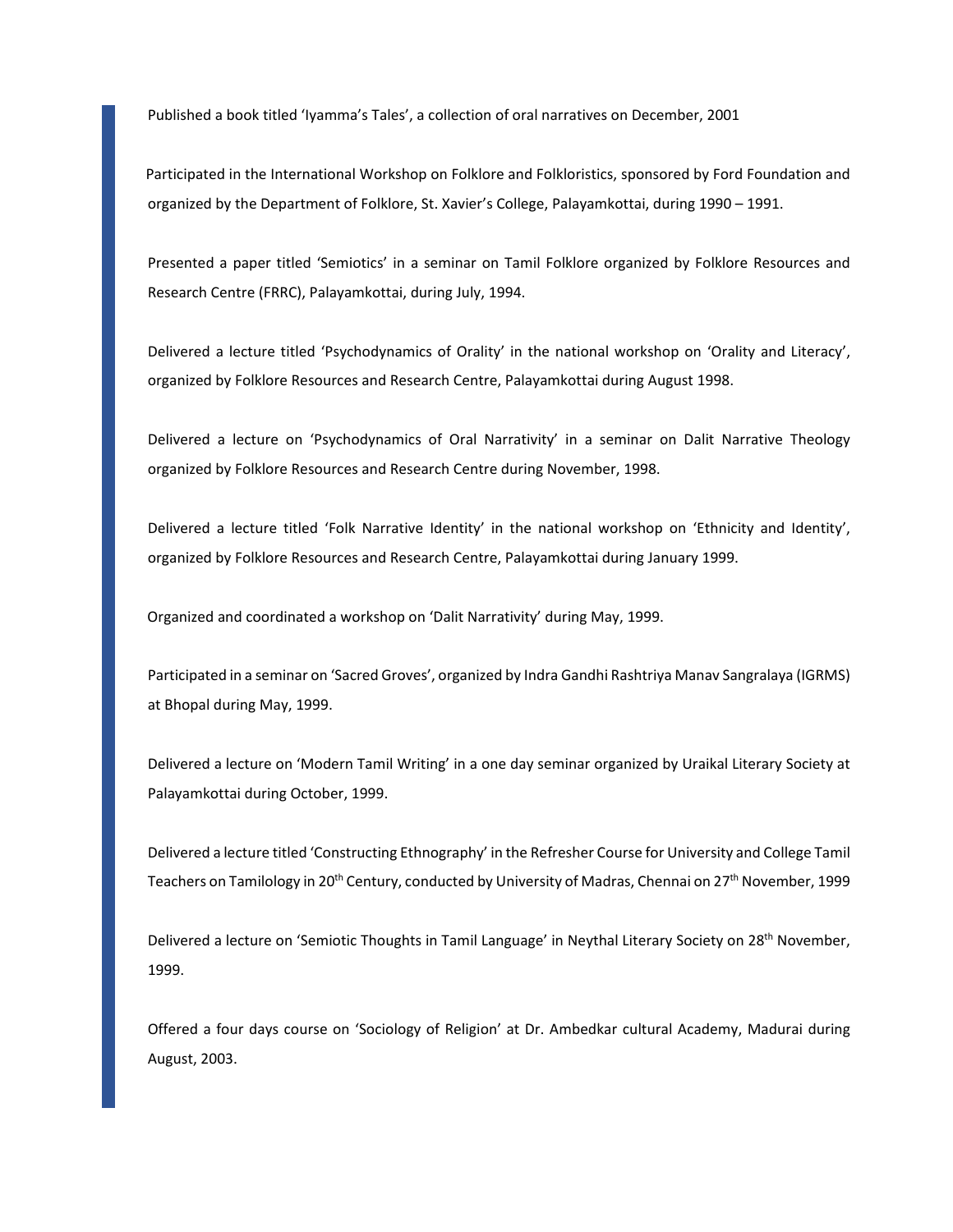Delivered a lecture on Terry Eagleton's criticism on Post modernity at The Department of English, Sarah Tucker College, Palayamkottai on 17<sup>th</sup> September, 2003.

Delivered a lecture on 'The role of post-structural theories in folkloristics' at Pondicherry Institute of Linguistics and Culture, Pondicherry on November, 2, 2003.

Delivered a lecture on 'The Political Economy of Femininity: Helen Cixous' Writings' at the Department of English, Holy Cross College, Nagercoil on 17<sup>th</sup> November, 2003.

Delivered a lecture on 'Electronic Folklore : The politics of Monuments' at the South India level seminar on 'Cultural Understanding of Electronic Folklore', organized by Department of Folklore, Madurai Kamaraj University during 15-16<sup>th</sup> March, 2004.

Delivered the valedictory address in the national seminar on 'Construction of religious communities and dynamics of identity,' organized by School of Religion, Philosophy and Humanist Thought from March 28<sup>th</sup> 30<sup>th</sup> 2011 at Madurai Kamaraj University.

Delivered a special lecture on 'Introduction to Tamil Folklore' at Lady Doak College, Madurai on April 10th 2011.

Delivered four lectures on 'Folk Buddhism and Popular Buddhism' in the visiting scholar programme of DRS-SAP of School of Religion, Philosophy and Humanist Thought, Madurai Kamaraj University during April 17<sup>th</sup> and 18<sup>th</sup> 2011.

Delivered a special lecture on 'Origin of Untouchability: Dr. Ambedkar's Perspective' at Avinasilingam Deemed University, Coimbatore, 2011.

Delivered a special lecture on 'Book in Tamil culture' at Fatima College, Madurai on April 23rd 2011.

Delivered a special lecture on 'Dialogic methodology in doing folklore fieldwork' at School of Historical Studies, Madurai Kamaraj Unversity on 26-09-2011.

Delivered a lecture on 'Identity construction of Iyotheethasar: Caste, Language and Religion' at Roots – Research forum, Madurai Kamaraj University, Madurai.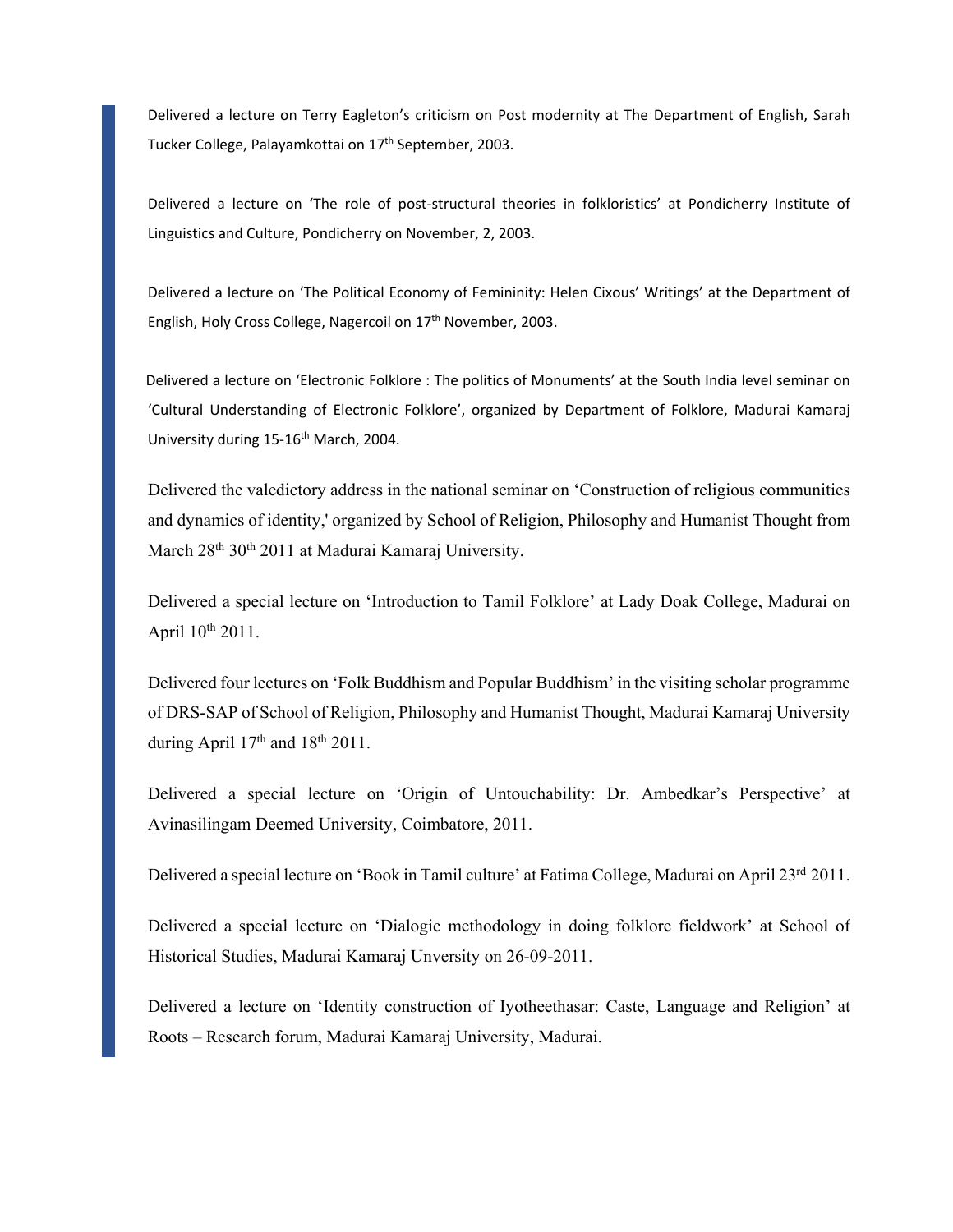Delivered a lecture on 'Postmodern film narratives' at the seminar on 'Postmodernism and films' organized by Department of Folklore, Madurai Kamaraj University, Madurai.

Delivered a series of seven lectures on 'Performance Theory' at 'Play Production Workshop' jointly organized by Department of Folklore, Madurai Kamaraj University and National School of Drama, New Delhi from December 3<sup>rd</sup> 2011 to January 3<sup>rd</sup> 2012.

Delivered the keynote address in the 'Documentary Film Festival on Tamil Art and Culture', jointly organized by Department of Folklore, Madurai Kamaraj University and Lady Doak College, Madurai on March 15th 2012.

Participated and presented a paper on 'Folklore and Culture Studies' in a one day seminar "MCB Sponsored seminar on Folklore' organized by Department of Tamil, Madura College, Madurai on 04- 02-2014.

Participated and presented a paper on 'War poets of Sangam Period - A folkloristic approach' in a seminar on 'Influence of Folk arts in Sangam Literature' organized by Neyveli Tamil Sangam in collaboration with Central Institute of Classical Tamil, at Neyveli on 7-02-2014.

Participated and presented a paper on 'Behavioural patterns of poets in Purananooru' in a workshop on 'Behavioural patterns in Sangam Literature' organized by VPS Centre for Tamil Higher Studies, MDT Hindu College, Tirunelveli on 8-02-2014.

Participated and presented a paper on 'Behavioural patterns of poetess in Purananooru' in a workshop on 'Behavioural patterns in Sangam Literature' organized by VPS Centre for Tamil Higher Studies, MDT Hindu College, Tirunelveli on 8-02-2014.

Participated and presented a paper on 'Abelardian Semiotics' in a workshop on 'Literary traditions of Tolkappiam and Modern critical methods' organized by Periyar Government Arts College, Kadaloor on 20-02-2014.

Participated and presented a paper on 'Tolkappiam Semiotics' in a workshop on 'Literary traditions of Tolkappiam and Modern critical methods' organized by Periyar Government Arts College, Kadaloor on 20-02-2014.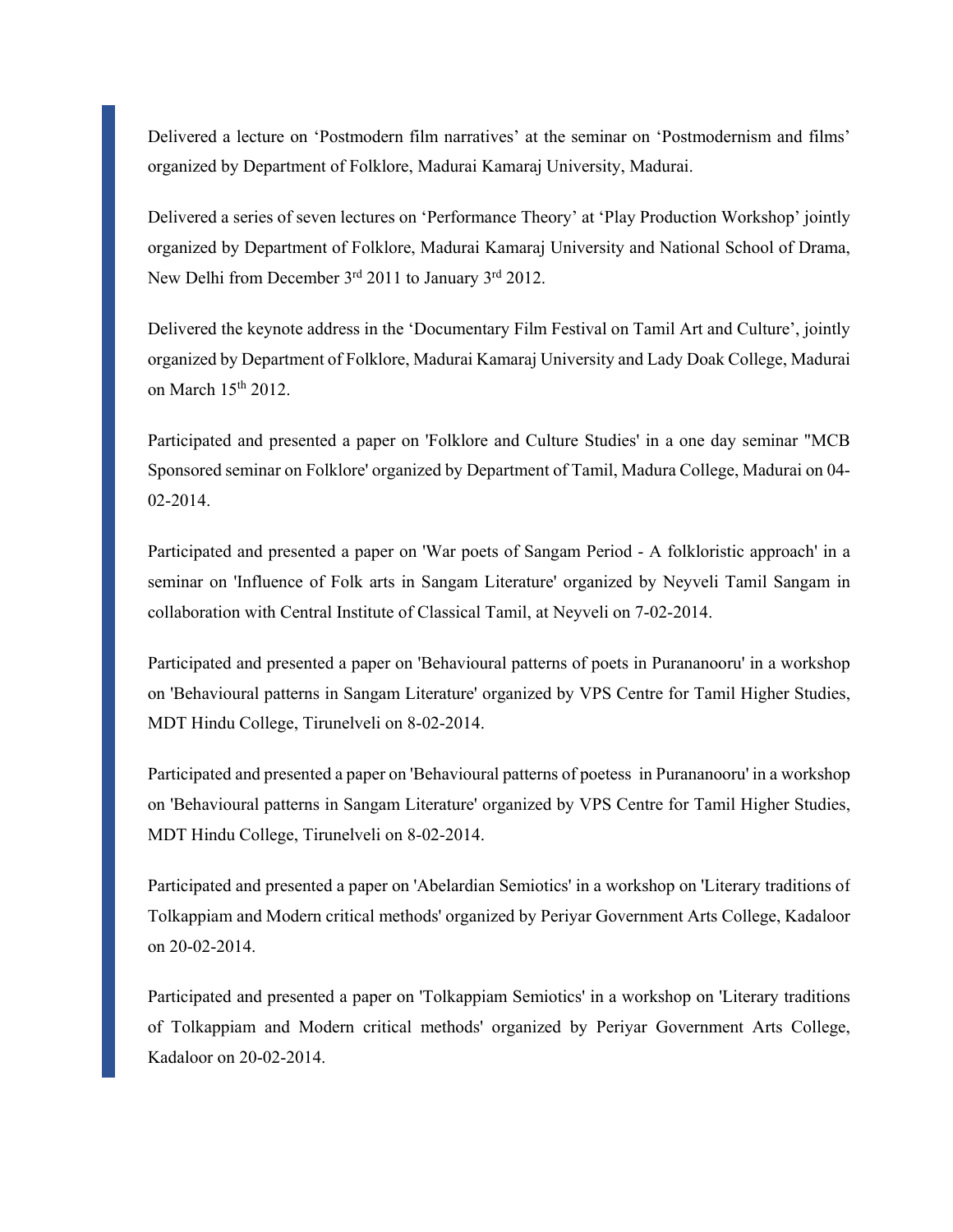Participated and presented a paper on 'The sur real feminine in Sangam Literature' in a workshop on 'Cultural perspectives of Classical Tamil femininity' organized by Pondichery Institute of Linguistics and Culture in collaboration with Central Institute of Classical Tamil, Pondicherry on 21-02-2014.

Participated and presented a paper on 'War life of females in Sangam Literature' in a workshop on 'Cultural perspectives of Classical Tamil femininity' organized by Pondichery Institute of Linguistics and Culture in collaboration with Central Institute of Classical Tamil, Pondicherry on 21-02-2014.

Participated and presented a paper on 'Agrarian society in Sangam Period' in a Seminar on 'Managerial techniques of Ancient Tamils' organized by Periyar Institute of Management Studies, Periyar University in collaboration with Central Institute of Classical Tamil, Pondicherry from 27 to 29-03-2014.

Participated and presented a paper on 'Science through Folklore' in a 'Training workshop on Science Popularisation through Folk Arts' organized by Yadava College, Madurai on 14-8-2014.

Attended and Presented a paper on 'Semiotics of Paddy in Sangam Literature' in a National Workshop on Paddy Growing Cultures organized by Indira Gandhi National Centre for the Arts at Janapada Sampada Division, New Delhi from 11-13 June 2014.

Delivered a lecture on 'Folk Religion' in a Refresher Course organized by School of Tamil Studies, Madurai Kamaraj University on 24-12-2014.

Delivered a lecture on 'Murugan Cult and its Diffusion' in a Refresher Course organized by School of Tamil Studies, Madurai Kamaraj University on 24-12-2014.

Delivered a lecture on 'Discursive practices of Oral History' in a Refresher Course organized by School of Historical Studies, Madurai Kamaraj University on 9-1-2015.

Delivered the Valedictory address on 'Hermeneutic Phenomenology of Tamil Classical text interpretation' in a seminar on 'Tamil classical texts and Interpretators' organized by M. D. T. Hindu College, Tirunelveli in collaboration with Central Institute of Classical Tamil on 23-1-2015.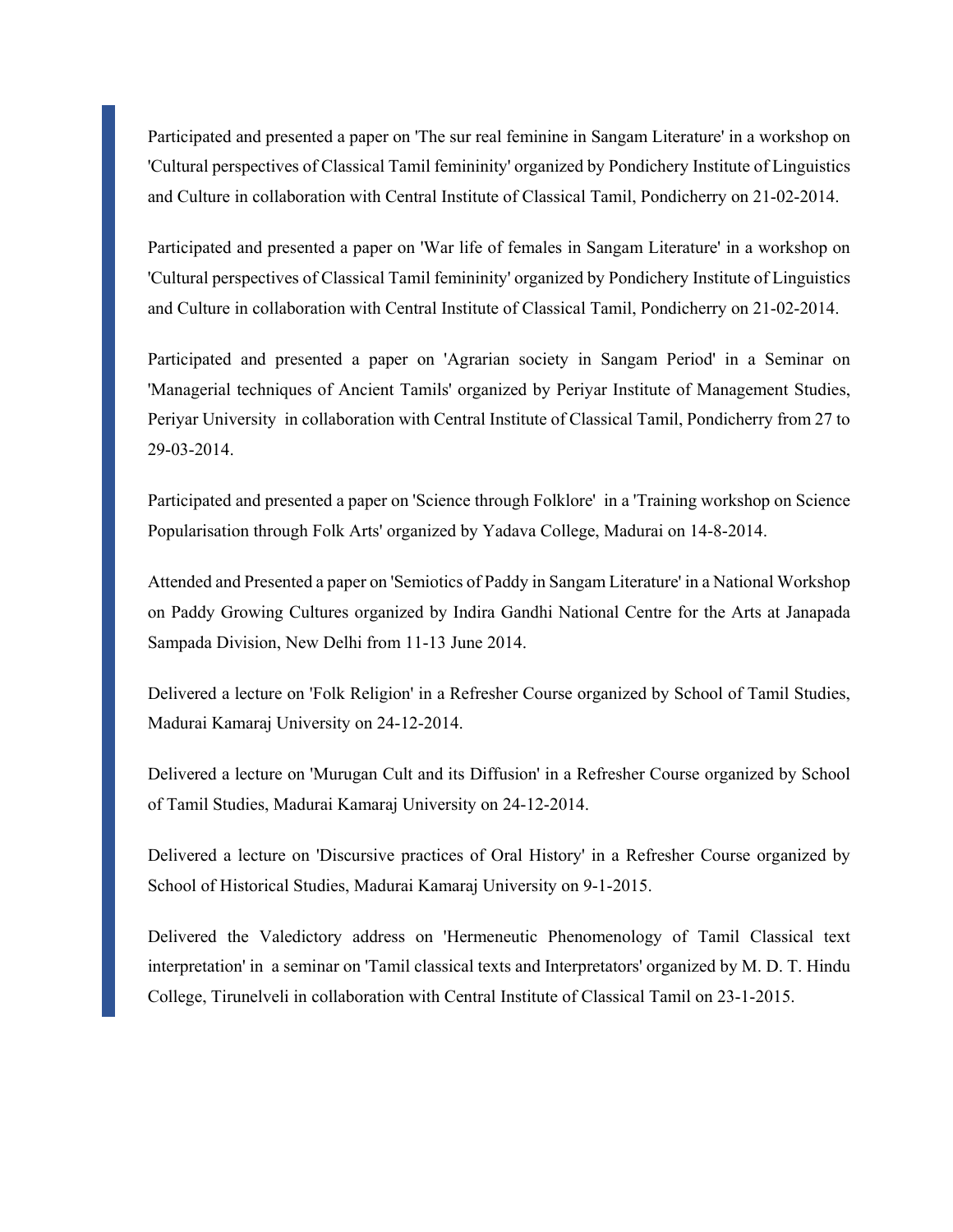Delivered a lecture on 'Anthropological approaches to Sangam literary texts' in a workshop on 'Sangam Literature - An Interdisciplinary approach', organized by M. D. T. Hindu College, Tirunelveli in collaboration with Central Institute of Classical Tamil on 4-02-2015.

Delivered a lecture on 'Performance Studies approaches to Sangam literary texts' in a workshop on 'Sangam Literature - An Interdisciplinary approach', organized by M. D. T. Hindu College, Tirunelveli in collaboration with Central Institute of Classical Tamil on 4-02-2015.

Delivered a lecture on 'Nomadic life of Performers in Sangam period' in a workshop on 'Oral Tradition and Classical Tamil Literature', organized by St. Xavier's College, Palayankottai in collaboration with Central Institute of Classical Tamil on 18-02-2015.

Delivered a lecture on 'Atrupadai: The proto form of pilgrimage' in a workshop on 'Oral Tradition and Classical Tamil Literature', organized by St. Xavier's College, Palayankottai in collaboration with Central Institute of Classical Tamil on 18-02-2015.

Delivered DRS sponsored special lecture on 'Madhorubakan - the novel as event' at School of Tamil Studies, Madurai Kamaraj Univerrsity, Madurai on 24-2-2015.

Presented a paper on 'The Poetics of Poomani' in a two days seminar on 'Creative works of Poomani' at Department of Tamil Studies, Manonmaniam Sundharanar University, Tirunelveli on 4 -03- 2015.

Presented a paper on 'Tolkappiyam and Anthropology' at a Workshop on Tolkappiyam organized by Central Institute of Classical Languages (CICT), Chennai and School of Tamil Studies, Madurai Kamaraj University, Madurai on 07-03-2015.

Presented a paper on 'Philosophy of Iyotheedhas' in a UGC sponsored State Level Seminar in the Department of Philosophy, The Madura College (Autonomous) on 17-03-2015.

Participated as a Resource Person in the one day seminar on 'Folkore in Changing World' organized by Department of English, V. O. C. College, Thoothukudi on 21-03-2015.

Participated and presented a paper titled 'Paddy as Master Signifier: Cultural Poetics of Sangam Age' in the International Workshop on Tamil Cultural Resources at University of Tubingen, Tubingen during 26 - 27 of June 2015.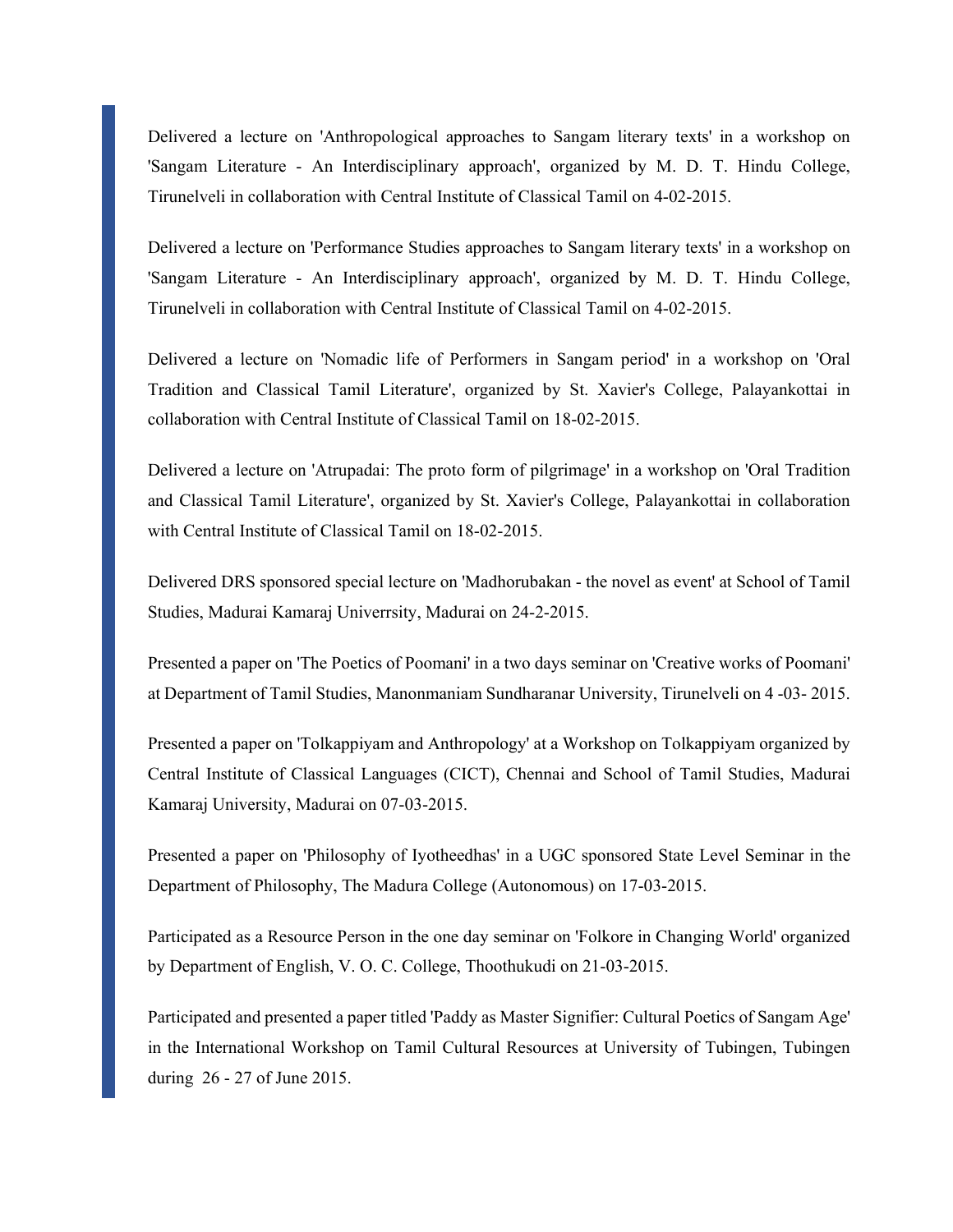Participated in the Summer School on Global South organised by Asia-Orient-Institute, University of Tubingen, Tubingen during 29th of June to 1st July 2015.

Participated and presented a paper titled 'Internalising dalit discourse in Tamilnadu' in the International Workshop on Critical Caste Studies, organized by Centre for Modern Indian Studies (CeMIS), University of Gottingen, Gottingen on 10th July 2015.

Delivered the Key note address in a symposium on Iyotheedhasar organized by Sahitya Akademy and Puducherry Institute of Linguistics and Culture on 11-08-2015.

Participated and presented a paper titled 'Traders of Panegyric: Food as an object of desire in Sangam Poems' in the 2015 International Conference on Chinese Food Culture, organized by University of Francois Rabelais of Tours at Tours, France during 12-15 October 2015.

Presented a paper titled 'Christian Tamil Folklore' in a one day seminar organized by Department of Christian Studies, Madurai Kamaraj University on 22-03-2015.

Presented a paper titled 'Language is Thought' in a one day National Conference on 'South Indian Tribal languages and Life', organized by Centre for Endangered Languages, Madras University, Chennai on 15-04-2016.

Delivered a lecture on a book titled, 'Singhalis in Srilanka', written by Bakhthavathsala Bharathy at Maniyemmai School, Madurai on 4-02-2017.

Presented a paper titled, 'Performing a Book: The orality of letters in Tamil Society' at a National Seminar on 'Folklore: Telling and Retelling', organized by Sahitya Akademy at New Delhi on 25- 02-2017.

Delivered a lecture on, 'Reading, Rereading and Multiple reading' at Department of Tamil, St. Xavier's College, Palayamkottai on 02-03-2017 as V.I. Subramaniam endowment lecture.

Presented a paper titled, 'Jallikattu - Ethnic religious practice' at a national seminar on 'People's Religious practices as cultural conscious for solidarity' at Department of Philosophy, Arul Anandhar College, Karumathur, Madurai on 6-03-2017.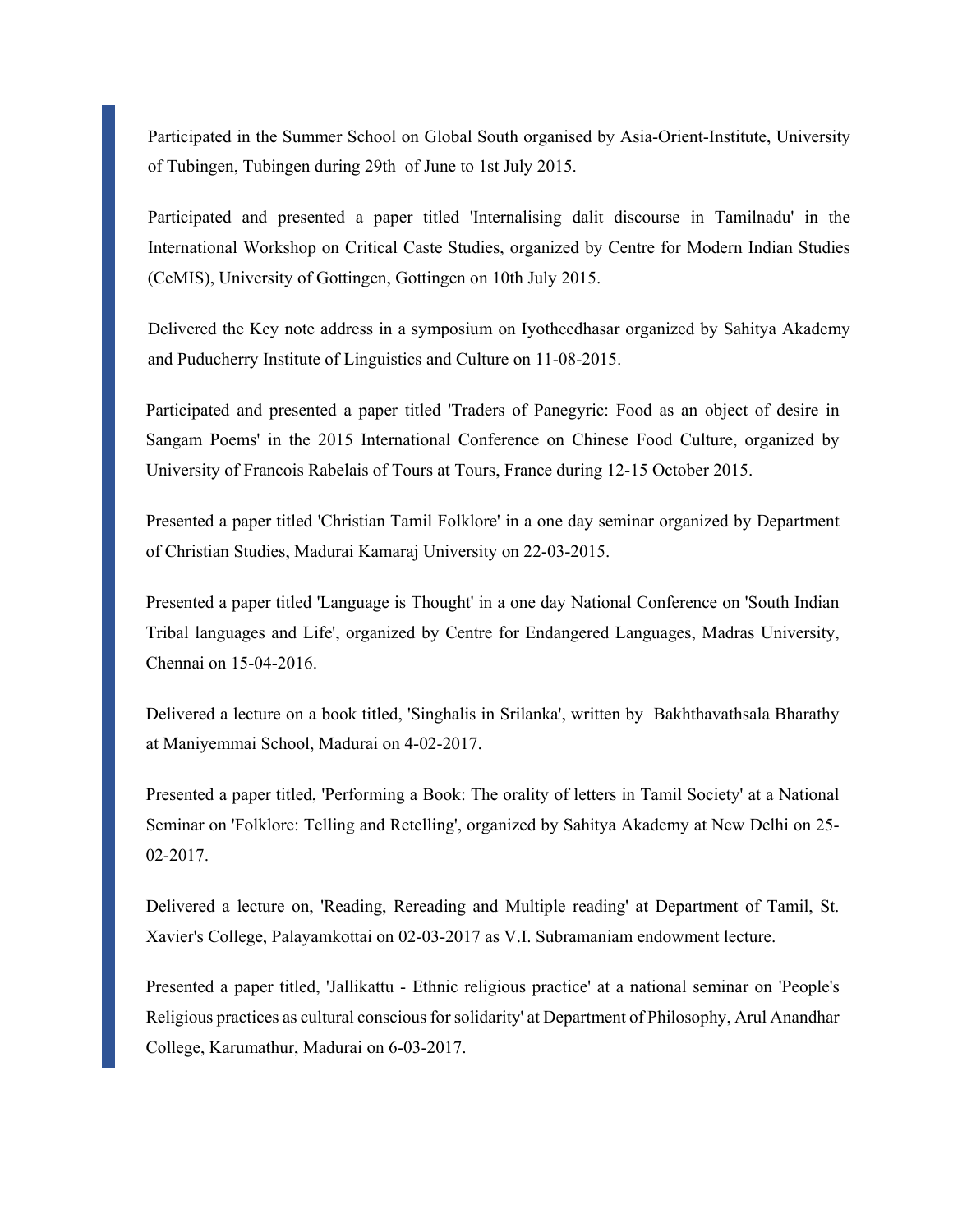Organized a seminar on 'Order and Disorder in Sangam Poetry' on 9th and 10th March 2017 at Department of Folklore and Culture Studies, Madurai Kamaraj University and delivered a lecture on 'Hybridity of Sangam Poems'.

Delivered a lecture on 'Water and Culture' in a Eco Media Workshop organized by Department of Communication, Madurai Kamaraj University on 27-03-2017.

Delivered a lecture on 'Introduction to Michael Foucault' on 30th June 2017 in a Seminar on Foucault organized by Kaleidascope, Madurai at CESCI, Kadavur.

Delivered a lecture on 'Foucault' Order of Things' on 30th June 2017 in a Seminar on Foucault organized by Kaleidascope, Madurai at CESCI, Kadavur.

Delivered a lecture on 'Panopticonism' on 1st July 2017 in a Seminar on Foucault organized by Kaleidascope, Madurai at CESCI, Kadavur.

Delivered a lecture on 'Knowledge and Power' on 1st July 2017 in a Seminar on Foucault organized by Kaleidascope, Madurai at CESCI, Kadavur.

Delivered a lecture on 'Reason and Madness' on 2nd July 2017 in a Seminar on Foucault organized by Kaleidascope, Madurai at CESCI, Kadavur.

Participated as a Resource Person in a workshop on 'Creative Spheres' for the inmates of Pulal Prison House, Chennai of Tamilnadu Government from 4th to 6th September 2017.

Delivered a lecture on 'Postmodernism and Tamil Literature' in the Refresher Course organized by Human Resource Development Centre of Pondicherry University on 7th September 2017.

Participated as a Coordinator in the MoU Signing Ceremony at Eastern University Sri Lanka on 8th November 2017.

Participated and presented the plenary speech in the symposium on 'South Asian Contemporary Performing Arts' organized by Swami Vipulanandha Institute of Aesthetic Studies, Eastern University Sri Lanka on 10th November 2017.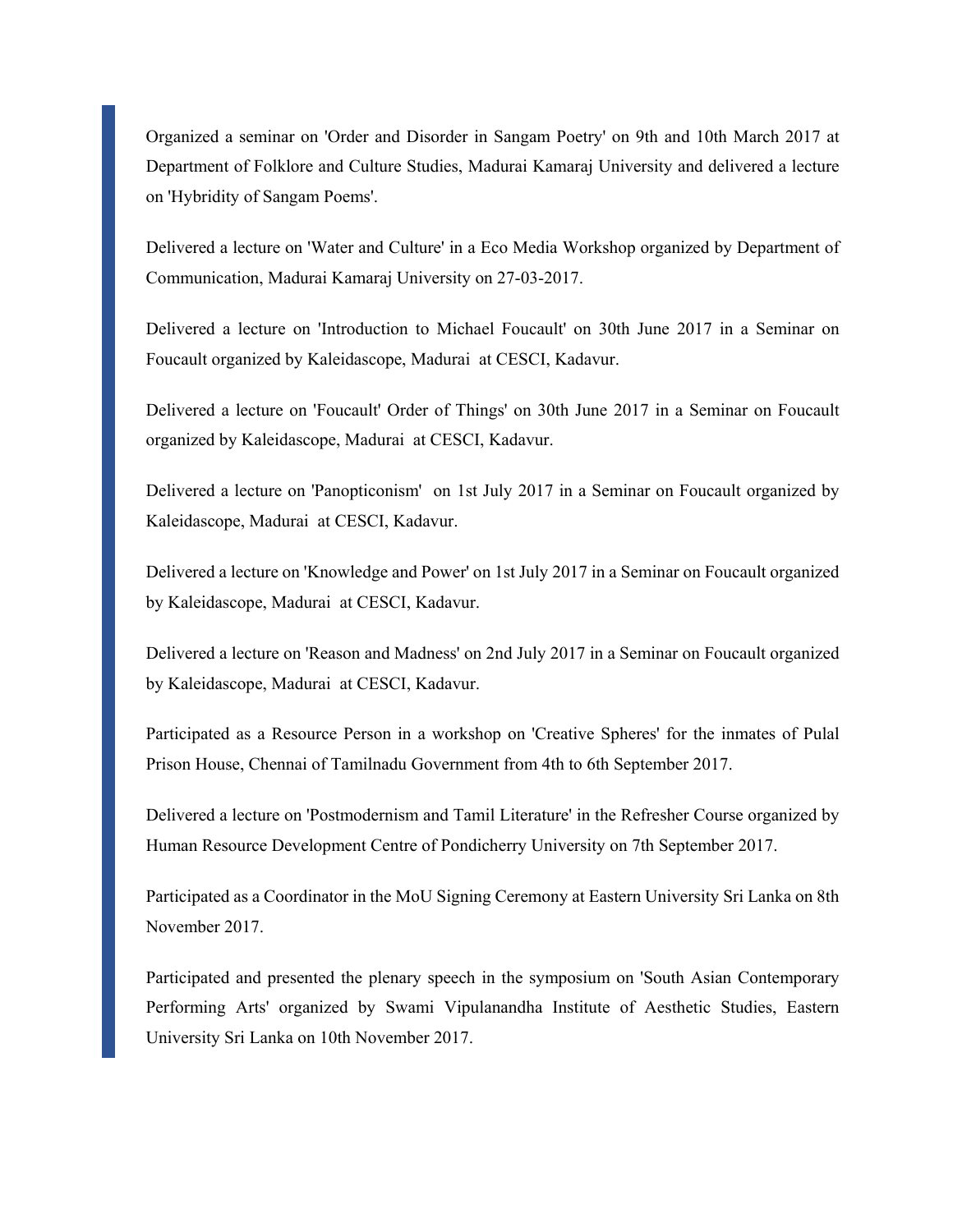Participated as a overseas Subject expert in the Board of Studies of SVIAS of Eastern University Sri Lanka on 11th November 2017.

Presented a paper on 'Folklore from the Subaltern perspective' on 4th January 2018 at a Seminar on Folkloristics organized by Sahithya Akademi at Bharathiar University, Coimbatore.

Delivered an Endowment lecture on 'Studies on Aartupadai' at PSG College of Arts and Science, Coimbatore on 19th February 2018.

Delivered a lecture on 'Hermeneutics and Semiotics' in a ICSSR sponsored workshop on Research Methodology at Ambedkar University Delhi on 21st February 2018.

Delivered a lecture on 'Writing Cultures' in a ICSSR sponsored workshop on Research Methodology at Ambedkar University Delhi on 21st February 2018.

Presented a paper titled, 'Imagining 'Buddha Practitioner by Habit' - The Thoughts of Iyotheedass' in an International conference on 'Medicine, Religion and Alchemy in Siddha Traditions and Siddha Medicines of South India' on 25-07-2019 at Asia-Orient Institute, University of Tubingen, Germany.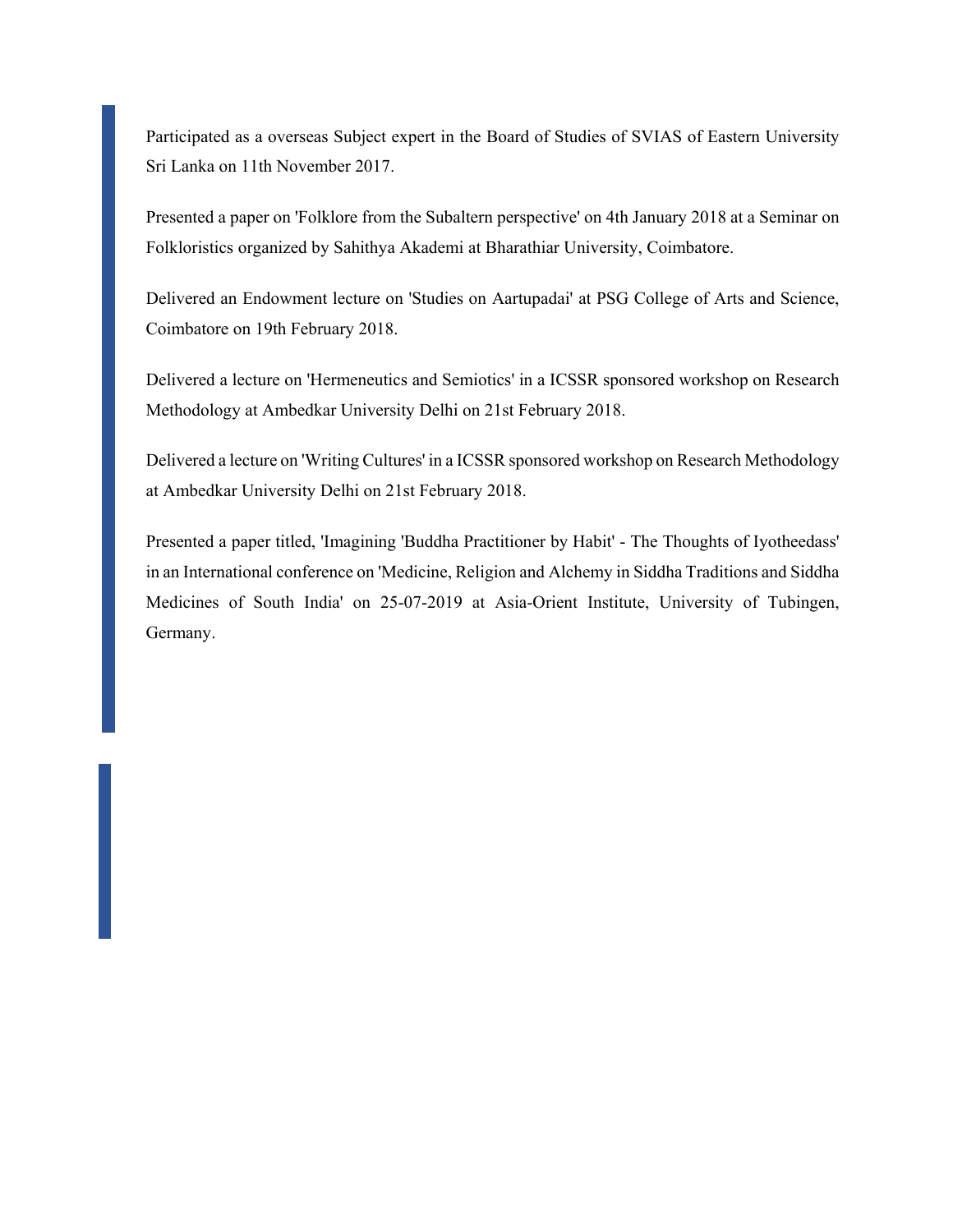#### **BOOK PUBLISHED**

- Edited and published a book titled 'Revolts and Counter Discourses', 2001, (in Tamil), Kallaathi, Tirunelveli.
- Written a book titled 'I am, the ancient Buddhist', 2003, (in Tamil), Dr. Ambedkar Cultural Academy, Madurai.
- Edited a book titled, 'Multiple Facets of Ambedkar', 2006, (in Tamil), St. Xavier's college, Palayamkottai.
- Edited a book titled, 'People and Deities', 2006, (in Tamil), Folklore Resources and Research Centre, Palayamkottai.
- Edited a book titled, 'Politics of Cultural Information', 2009, (In Tamil), Department of Folklore, St. Xavier's college, Palayamkottai.
- Written a book titled 'Tamil Folkloristics', 2011, (in Tamil), Pulam Publishers, Chennai.
- Written a book titled 'Why I am not even a Dalit?' 2016, (in Tamil), Kizhakku Publishers, Chennai.
- Written a book titled 'Kabali: Within the screen and Without the screen', 2016, (in Tamil) Pesamozhi Publishers, Chennai.
- Authored a book titled 'Iyotheedass: From Brahman to Paraya', 2019, (in Tamil), Kizhakku Publishers, Chennai.

#### **MEMBERSHIP IN PROFESSIONAL BODIES**

- Associate Member of the Folklore Fellows an International network of Folkloristics, Finnish Academy of Science and Letters, Turku.
- Visiting Fellow of the SFB 1070 ResourcesCultures and visited the Department of Social and Cultural Anthropology (Ethnologie) at the Asis‐Orient‐Institute in Tubingen from 22‐06‐2015 to 12‐072‐2017.
- Act as a Consultant in the project C 06: 'Rice and Medicinal Plants: The Cultural Construction of medicinal and food plants in Southern India' of SFB 1070: Resourcescultures project of University of Tubingen from 2012‐2017.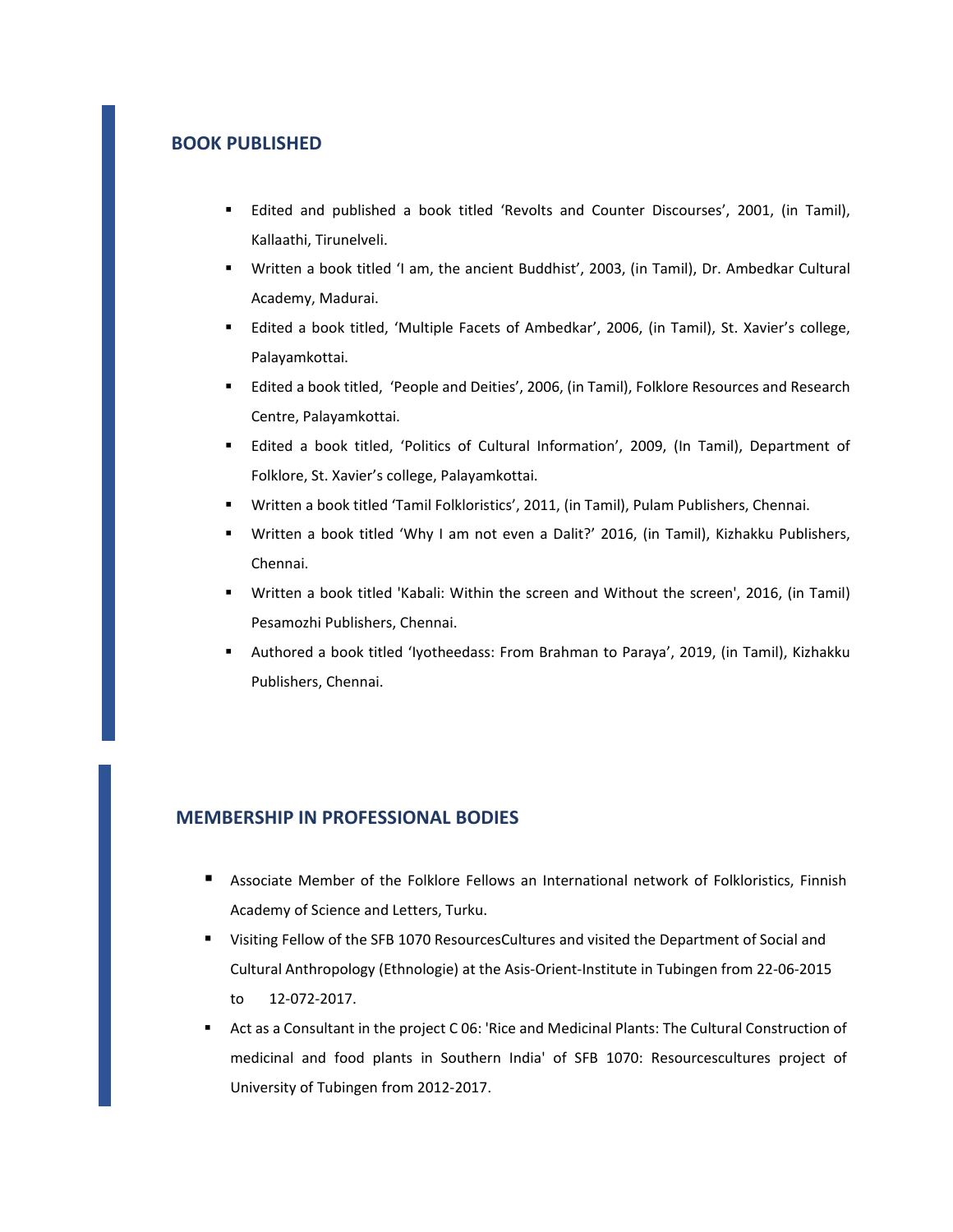- Member, IQAC, Madurai Kamaraj University
- Ex-officio Member, Senate, Madurai Kamaraj University
- Member, NAAC Steering Committee, Madurai Kamaraj University
- Member, Research Committee, Madurai Kamaraj University
- Member, Academic Committee, Madurai Kamaraj University
- Member, Academic Council, Madurai Kamaraj University
- University Nominee, Management Committee, Sourashtra college, Madurai
- University Nominee, Management Committee, College of Gandhian Thoght, Madurai
- Member of Board of Studies, Department of Folklore, St Xaviers College, Palayamkottai.

# **ADMINISTRATIVE EXPERIENCE**

| <b>No</b> | Institution                                                                                                                  | <b>Position</b>                         | <b>From</b> | To   | <b>Duration</b> |
|-----------|------------------------------------------------------------------------------------------------------------------------------|-----------------------------------------|-------------|------|-----------------|
| 1.        | Department of Folklore,<br>St. Xavier's college,<br>(Autonomous)<br>Palayamkottai.                                           | Member of<br>Board of<br><b>Studies</b> | 1998        | 2011 | 13 years        |
| 2.        | Centre for Ambedkar Studies<br>St. Xavier's college,<br>(Autonomous)<br>Palayamkottai.                                       | Director                                | 2005        | 2011 | 6 years         |
| 3.        | Manonmaniam Sundharanar<br>University, Tirunelveli. &<br>School of Performing Arts<br>Madurai Kamaraj University<br>Madurai. | Research Guide                          | $2000 -$    |      | 19 yeras        |
|           | St. Xavier's College<br>(Autonomous)                                                                                         | Dean of Arts                            |             |      |                 |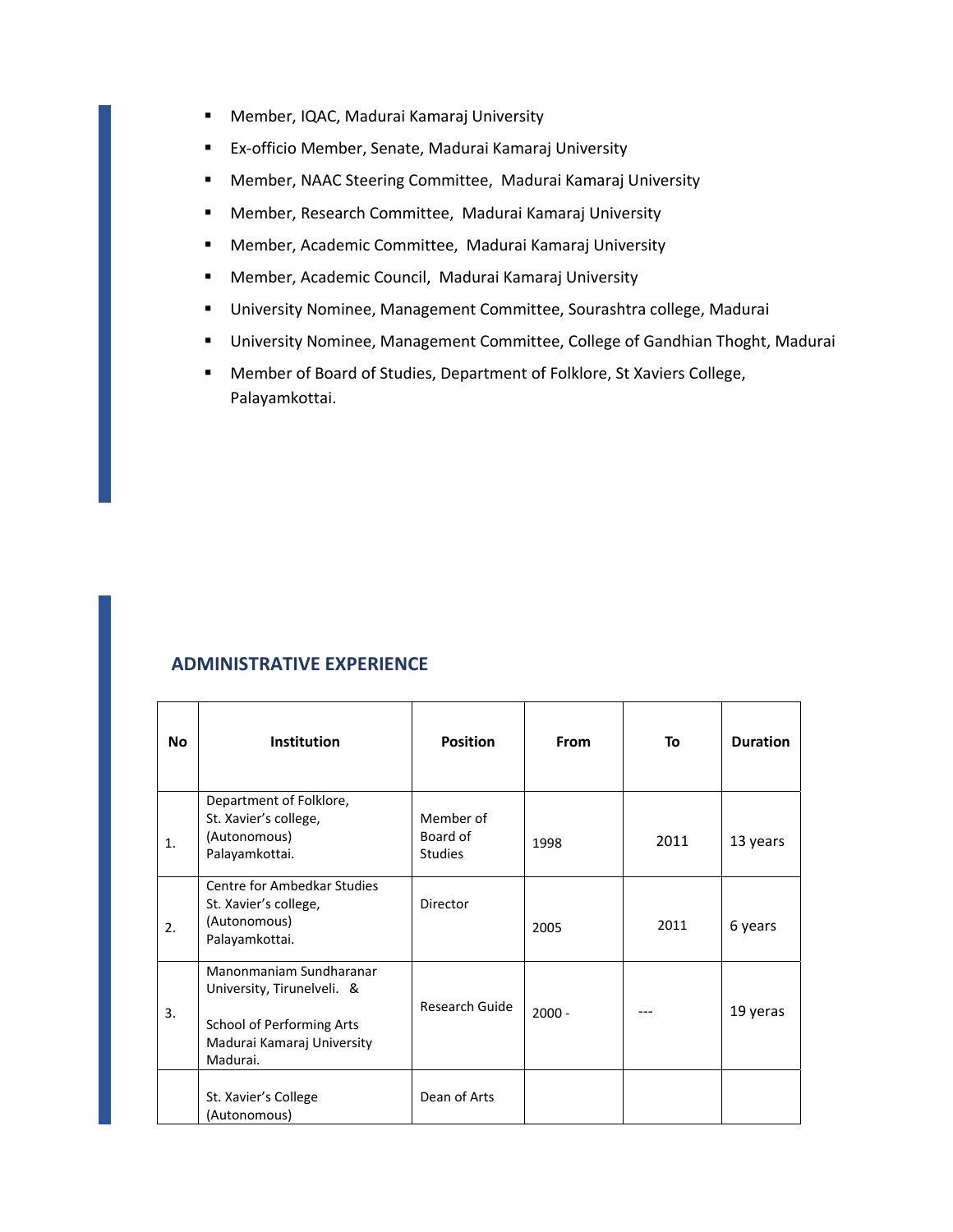| 4   | Palayamkottai                                                                                                                     |                                                        | 2009     | 2011                                          | 3 years  |
|-----|-----------------------------------------------------------------------------------------------------------------------------------|--------------------------------------------------------|----------|-----------------------------------------------|----------|
| 5   | Department of Folklore and<br><b>Culture Studies</b><br>School of Performing Arts<br>Madurai Kamaraj University<br>Madurai        | Member<br>Academic<br>Council                          | 2011     |                                               | 8 year   |
| 6   | Department of Folklore and<br><b>Culture Studies</b><br><b>School of Performing Arts</b><br>Madurai Kamaraj University<br>Madurai | Head of the<br>Department                              | $2011 -$ |                                               | 8 years  |
| 7   | Department of Folklore and<br><b>Culture Studies</b><br><b>School of Performing Arts</b><br>Madurai Kamaraj University<br>Madurai | Member<br>Academic<br>Committee                        | 2013     | 2014                                          | 1 year   |
| 6   | <b>School of Performing Arts</b><br>Madurai Kamaraj University<br>Madurai.                                                        | Chairperson                                            | $2013 -$ |                                               | 6 years  |
| 7   | Madurai Kamaraj University<br>Madurai.                                                                                            | Member<br><b>NAAC Steering</b><br>Committee            | 2013     | 2014                                          | 1 year   |
| 8   | Madurai Kamaraj University<br>Madurai.                                                                                            | Member<br>Research<br>Committee                        | 2013     | 2014                                          | 1 year   |
| 9.  | Internal Quality Assurance Cell<br>(IQAC), Madurai Kamaraj<br>University, Madurai.                                                | Member                                                 | $2013 -$ |                                               | 6 years  |
| 10. | <b>UGC- Human Resource</b><br>Development Centre (formerly<br>Academic Staff College)                                             | Course<br>Coordinator                                  | 2016     | 2017                                          | I course |
| 11  | College of Gandhian thought,<br>Madurai                                                                                           | University<br>Niminee in the<br>Management<br>Committe | 2017     | 2019                                          | 2 years  |
| 12  | Madurai Kamaraj University<br>Madurai.                                                                                            | Ex-officio<br>Member,<br>Senate                        | 2018     | $\mathord{\hspace{1pt}\text{--}\hspace{1pt}}$ | 2 years  |
| 13  | Madurai Kamaraj University<br>Madurai.                                                                                            | Swayam Mooc<br>University<br>Coordinator               | 2019     | $\hspace{0.05cm} \textbf{--}$                 | 1 yaer   |
| 14  | Madurai Kamaraj University<br>Madurai.                                                                                            | Programme<br>Coordinator                               | 2019     | $\overline{\phantom{a}}$                      | 1 year   |
| 15  | Madurai Kamaraj University<br>Madurai.                                                                                            | Chairman CBCS<br>Hand Book<br>preparation<br>Committee | 2019     | $\overline{a}$                                | 1 year   |
| 16  | Madurai Kamaraj University<br>Madurai.                                                                                            | Member                                                 | 2019     | $\mathord{\hspace{1pt}\text{--}\hspace{1pt}}$ | 1 year   |